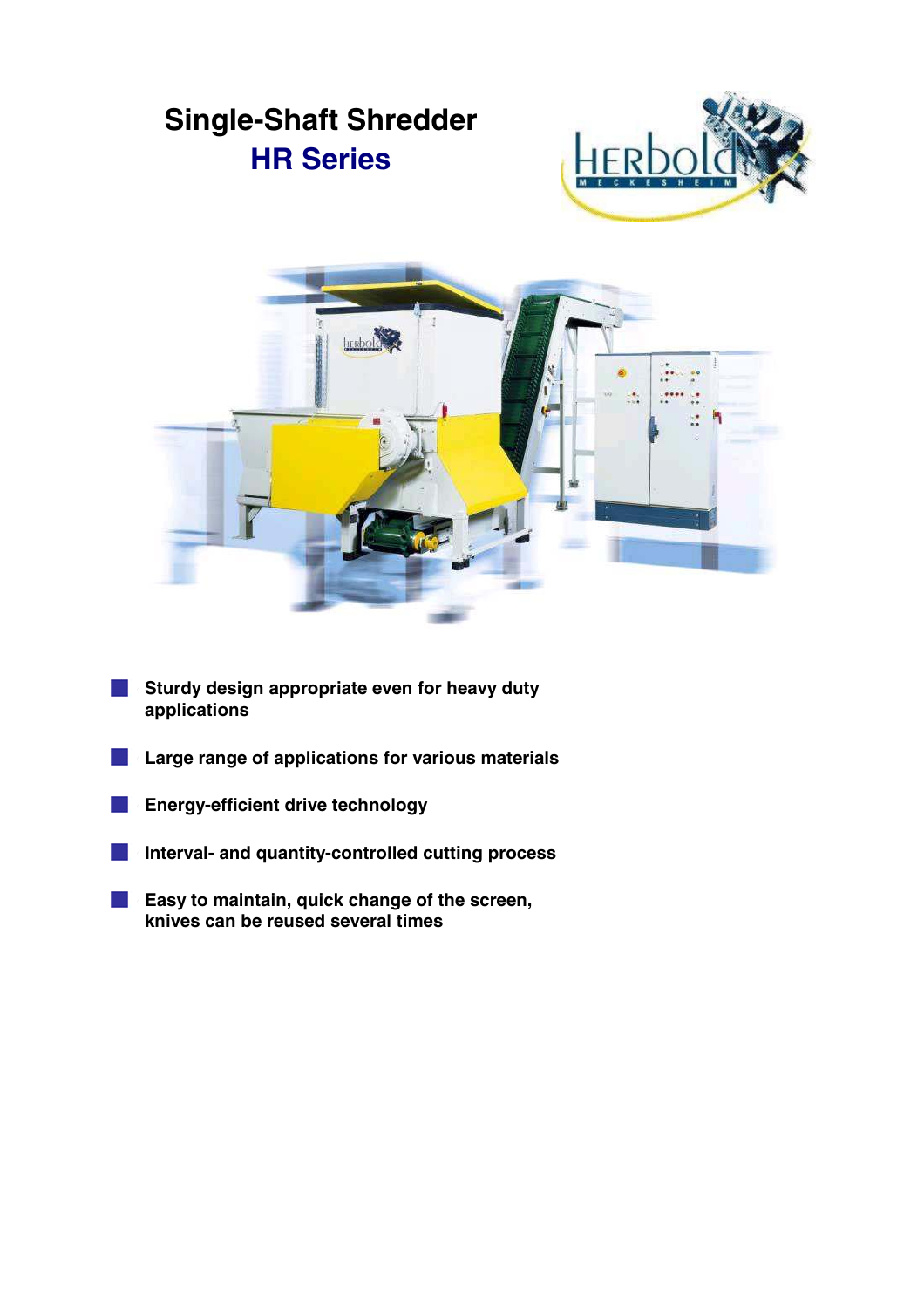# **Innovative Technology**

## **Typical fields of application**

- $\bullet$  in recycling companies for bales of film, and big lumps
- in film-producing companies for rejects caused by a multi-layer feed introduced in piles
- in injection moulding and blow moulding companies for large hollow bodies
- für problem materials such as rejects of sintered semifinished products
- $\bullet$  for thickwalled pipes ...
- $\bullet$  for cable recycling
- for post-consumer waste treatment



*Starting from a 22 kW drive our single-shaft shredders can be equipped with an energy-efficient hydraulic coupling.*



*Our standard cutting tools can be turned 8 times. Quick and easy change. If a high cutting capacity is required concave cutting tools can be mounted.*





*The gimbal suspended hydraulic cylinder avoids cross forces and that means no or little wear and tear at the piston packing leathers.*

*According to the materials and the requirements different screen sizes are available. The shredded material shows a low percentage of fines and has a homogeneous size.*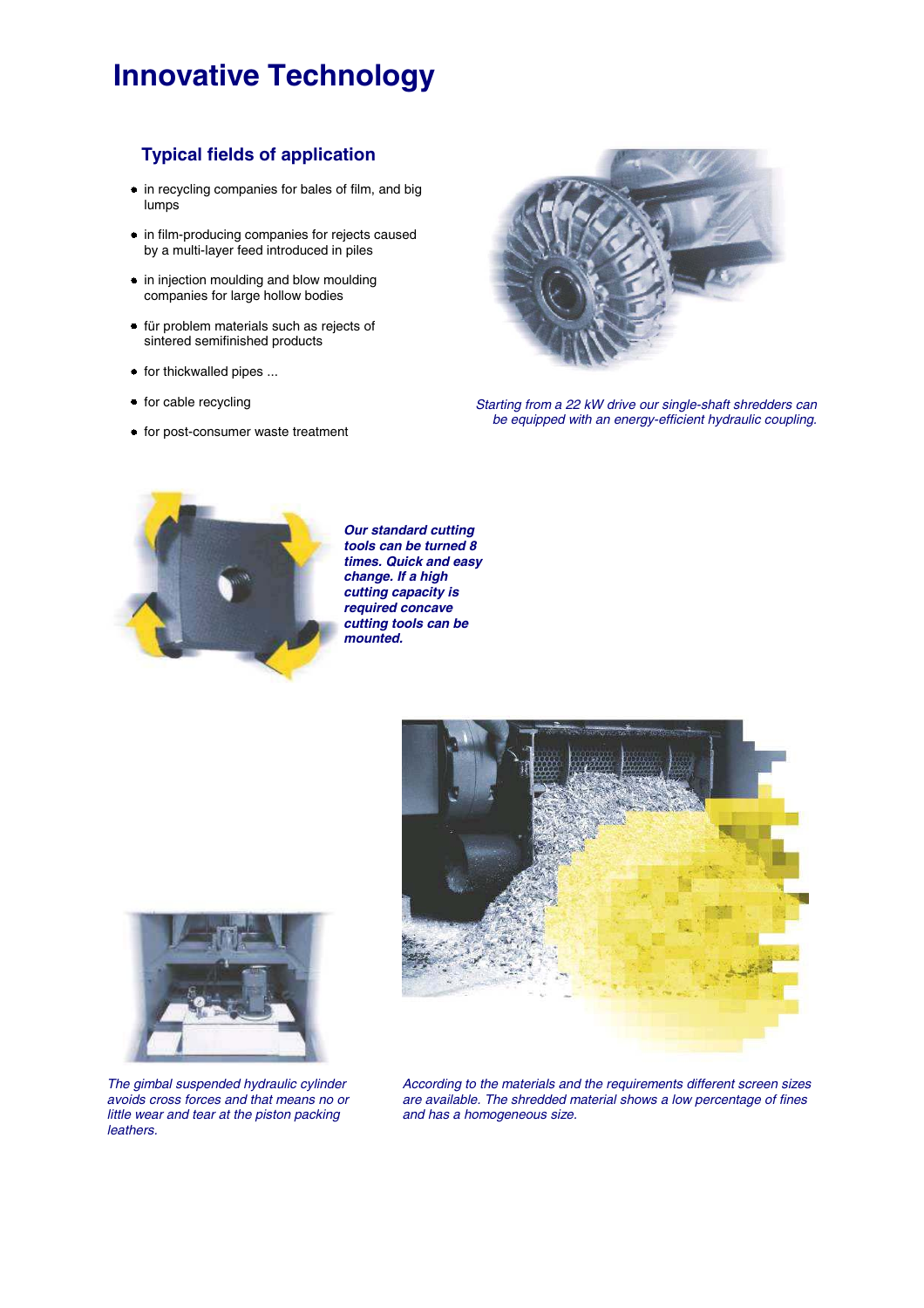# **Individual Solutions** for our Customers



### **Plant Engineering**

- Washing, separating and drying plants for post-consumer plastic waste
- Grinding plants for the reclamation of metals, for processing cable scrap and for waste recycling
- Plants for recycling rejects from the plastics processing industry
- Units for pulverizing plastics at ambient temperature or under cryogenic conditions

*If requested, we shall be able to supply plants made of special materials, e.g. in stainless steel. Wear and shock resistant versions are available..*

Herbold single-shaft shredders are real work-horses. Our innovative developments in size reduction technology are based on a permanent dialogue with the customer and his special requirements. Tests with your problem material in our technical department will guarantee an optimum selection of the appropriate shredder according to the required application.

#### **Our Herbold single-shaft shredders are equipped with a user-friendly microprocessor control and have all the advantages of an SPS control such as**

- automatic stop of the shredder if the hopper is empty
- $\bullet$  interval control of the pushing device in order to avoid unnecessary no load operations
- overload and material dependent control of the hydraulic pushing device. i.e. the rotor will always be provided with the optimal quantity
- automatic reversing device in case of material pile-up